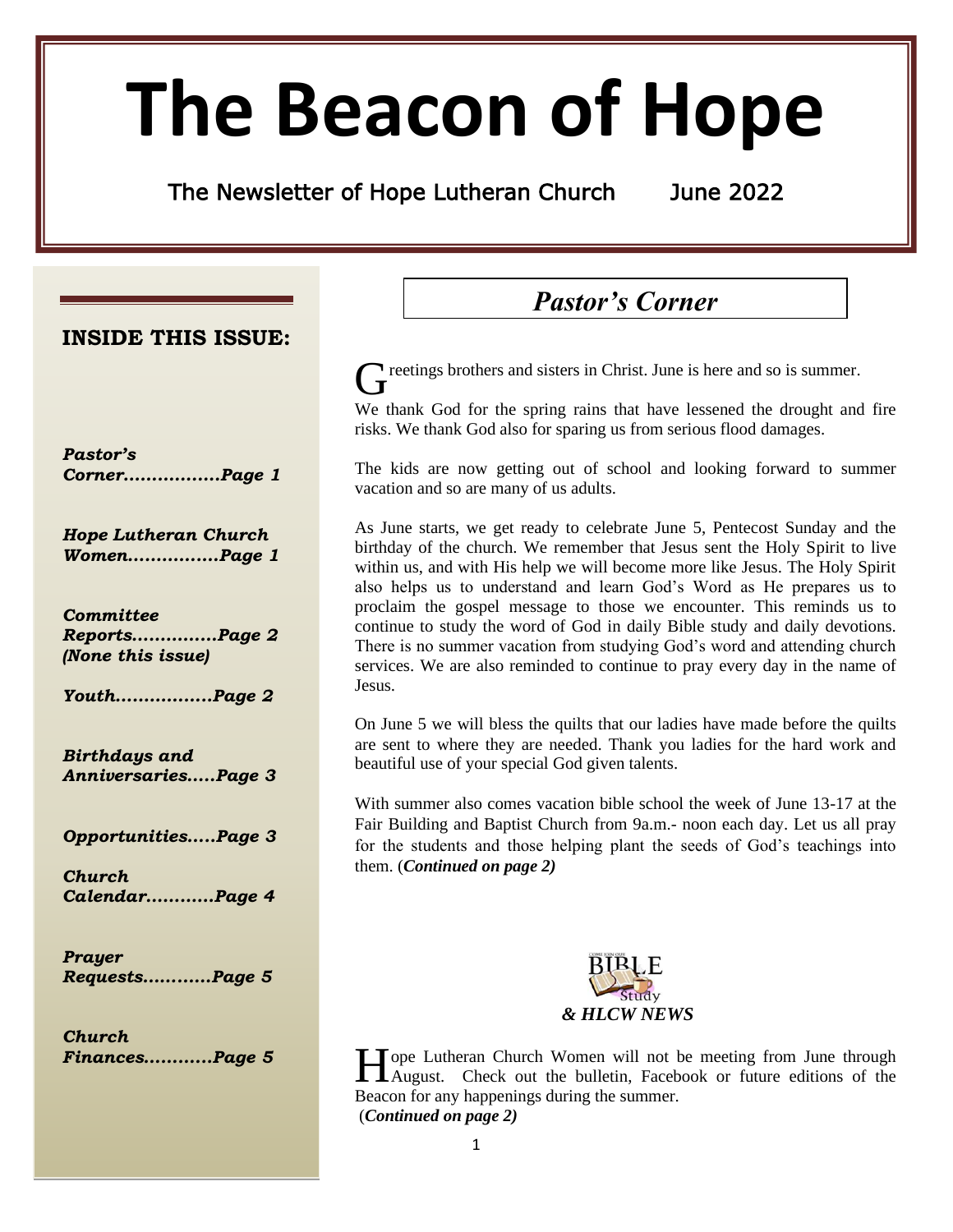## **COMMITTEE REPORTS**

### **Hope Lutheran Church Council Meeting Minutes**



\_\_\_\_\_\_\_\_\_\_\_\_\_\_\_\_\_\_\_\_\_\_\_\_\_\_\_



*Hope Lutheran Graduates*



Tope Lutheran high school Hope Lutheran high school<br>seniors were honored during the church service on May 22. Savannah Speece and Grant Lundstrom were present to share their future plans and receive a blessing; Madison Wojtysiak was also honored, but was unable to attend.



The youth served cookies and coffee after church in honor of the graduates.

#### *HLCW News (Continued from Page 1)*

*Quilting* 



lessing of the Quilts will be Sunday, June 5th.

Last years quilts were given to the Salvation Army in Duluth to be used in the area. Those quilts have all be given out, and that group is willing and able to accept this year's quilts also. They will be delivered after being on the pews for display and a blessing at the 9:30 service on June 5th.

Quilting will be suspended until the fall. Have a great summer. \_\_\_\_\_\_\_\_\_\_\_\_\_\_\_\_\_\_\_\_\_\_\_\_\_\_\_\_

*Mother's Day Coffee Time*



he men of the church served The men of the church served<br>coffee for everyone during the coffee hour on Mother's Day.



Thank you gentlemen!

#### *Pastor's Corner (Continued From Page 1)*

We will celebrate Father's Day June 19<sup>th</sup>. Thank you God for our earthly dads and especially for you our loving heavenly Father. We appreciate all you do for us.

My prayers are for all of us to have a safe and blessed summer. Let us continue our special Christian walk with God growing in our faith and trust in His Ways.

God Bless, Pastor John

#### *Table Center Pieces*

\_\_\_\_\_\_\_\_\_\_\_\_\_\_\_\_\_\_\_\_\_\_\_\_\_\_\_\_



Thanks again Tracy Zieroth for the very cute table decorations.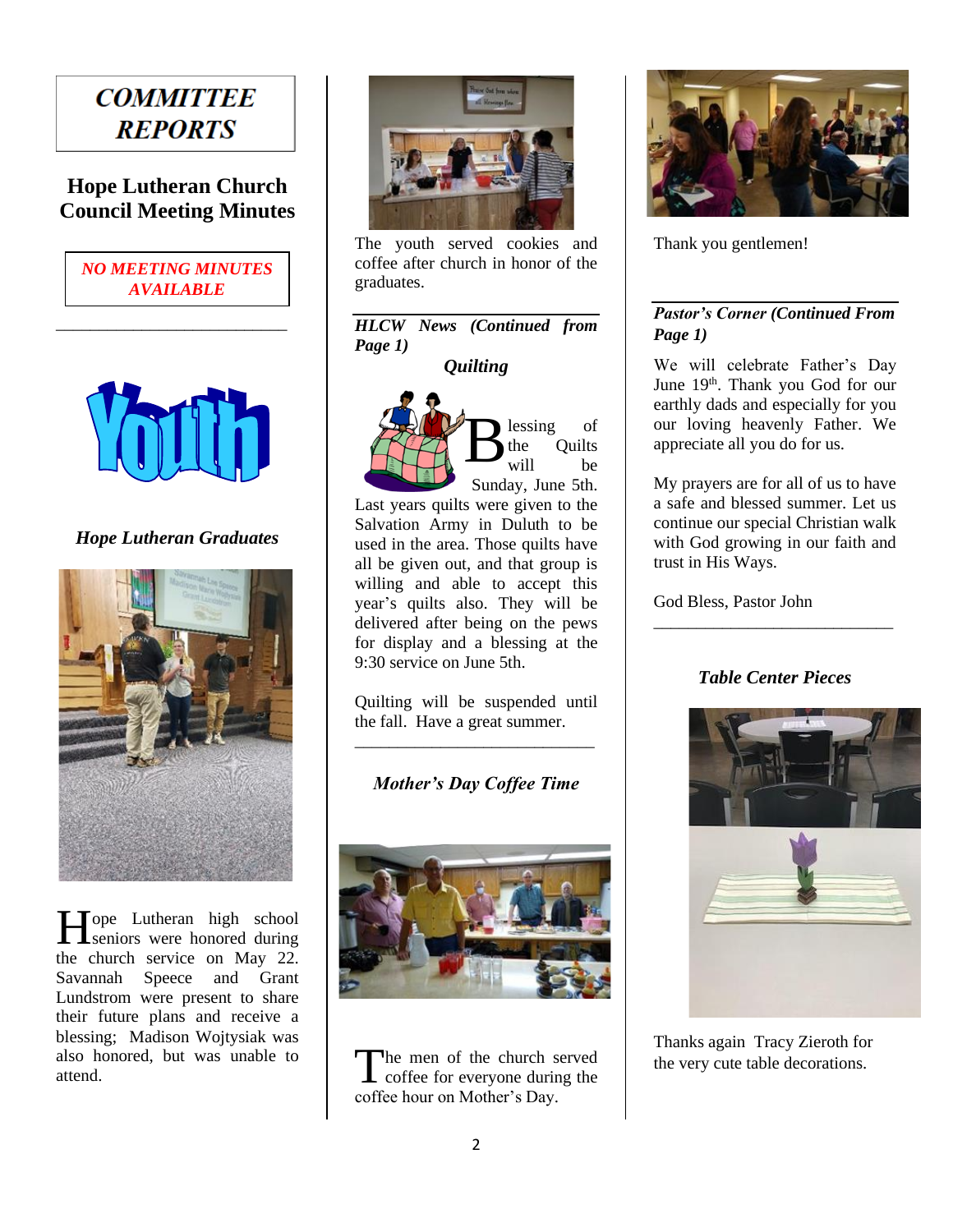#### June birthdays

- **2** Emily Hall
- **5** Cooper Tollgaard
- **10** Kolt Bennett
- **17** Preslie Kjoberg
- **18** Sheryl Abell
- **19** Deb Tollgaard Jan Metso
- **22** Jamie Peterson
- **26** Pastor John Burgess
- **28** Karly Tollgaard
- **29** Leigha Kuehl

#### June anniversaries

- **2** Kent & Missy Wojtysiak
- **8** Jan & Rob Benson ('62)
- **10** Sylvia (Shafer) & Jeff Romosz Tammy & Jamie Peterson Russ & Sheryl Abell
- **24** Pastor Owen & Linda Christianson

#### July birthdays

- **1** Alexis Hutchinson
- **6** Bryan Hutchinson
- **7** Jeanette Johnsen Tim Tollgaard Jayden Laine
- **9** Jennifer Heine
- **10** Brea Wallaker
- **14** Deana Fries

#### **15** Megan Aho

- **17** Nicole (David) Shafer
- **20** Jodi Fiskness
- **22** Tara Belter Missy Wojtysiak
- **23** Debra Hyry
- **24** Violet Peterson
- **28** Elaine Stokke
- **30** Willie Moe

#### July anniversaries

- **1** Danielle & Tim White
- **2** Bryan & Tracy Hutchinson ('05)
- **10** Sue & Bubba Vance
- **14** Ethel & Jim Pensak
- **28** John and Cindy Burgess
- **31** Rae & Don Rosemore

#### *Community Vacation Bible School*

\_\_\_\_\_\_\_\_\_\_\_\_\_\_\_\_\_\_\_\_\_\_\_\_\_\_



**Mommunity Vacation Bible** School will be held June 13- 17. Hours are 9 AM – Noon and will be held at the Downtown Fair Center in Floodwood. Grades K-6 are invited. No Charge. To register, call or text Judy Ario at (218)590-4806. C

#### *Graveside Services*

Graveside Service for Elizabeth "Liz" Thom Saturday, June 11 at 11:00 AM Forest Hill Cemetery Hwy 73 South of Cromwell Reception to follow at Floodwood Downtown Fair **Center** RSVP for **reception** to Wayne at C 218-390-7201 or H 218-644-3593



Graveside Service for Gary "Curly" Wiita Saturday, June 11 at 11:00 AM Arrowhead Cemetery 9619 McCamus Road, Brookston Reception to follow at Wiita Shack, 4830 Brandon Road, Brookston

#### *Celebrate With Us!*

\_\_\_\_\_\_\_\_\_\_\_\_\_\_\_\_\_\_\_\_\_\_\_\_\_\_\_\_

YEARS

Rob & Jan Benson Saturday, June 11, 2022 at 12:00 pm

Floodwood Services and Training Building,<br>601 Ash Street, Floodwood, Minnesota<br>RSVP helpful but not necessary ribenson1941@gmail.com



No presents please. Your presence will be gift enough.

\_\_\_\_\_\_\_\_\_\_\_\_\_\_\_\_\_\_\_\_\_\_\_\_\_\_\_\_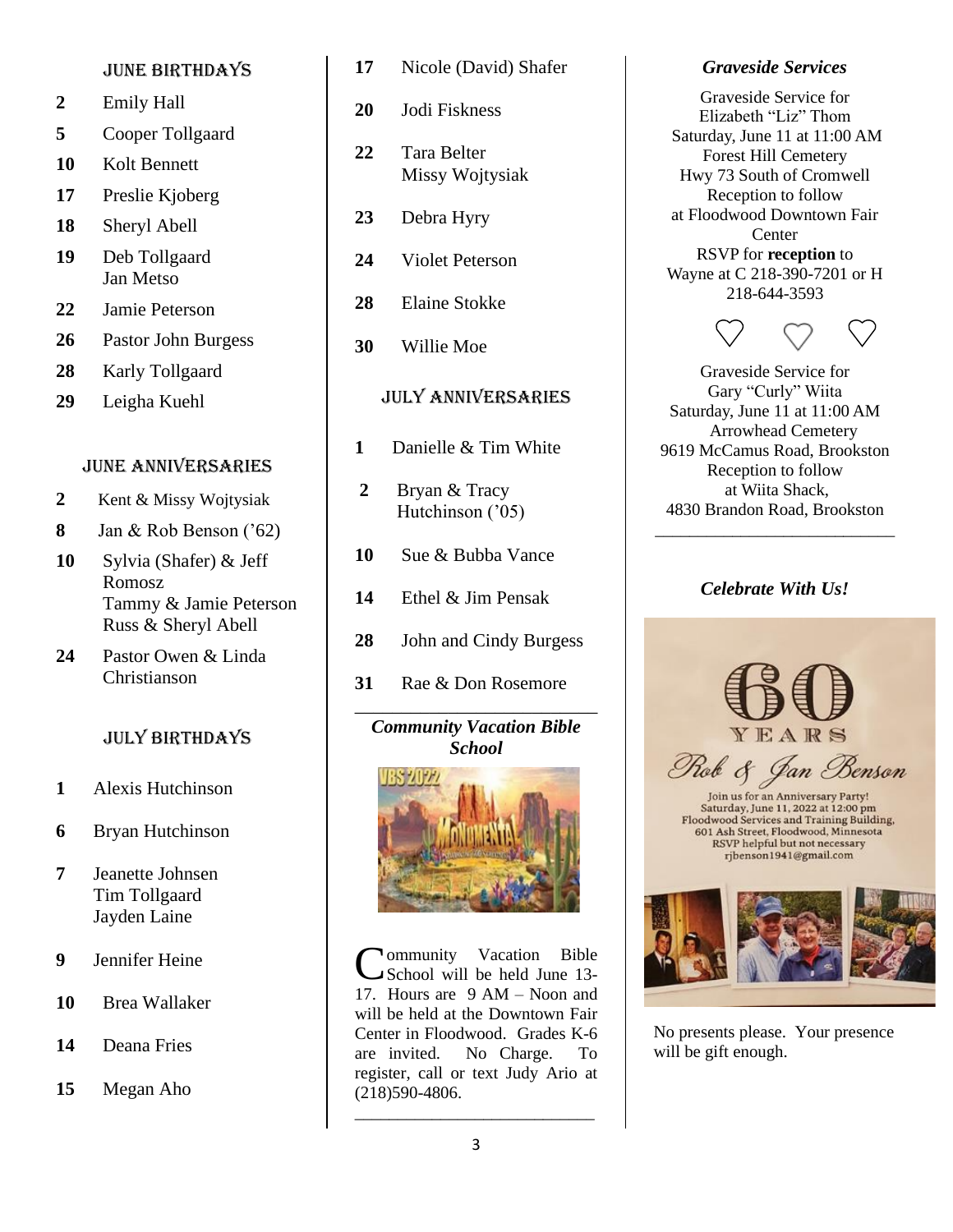|                                                                                                                     |                                                                                    |                               |                                              | June 2022 Hope Lutheran Planner |     |                                                                                                                         |
|---------------------------------------------------------------------------------------------------------------------|------------------------------------------------------------------------------------|-------------------------------|----------------------------------------------|---------------------------------|-----|-------------------------------------------------------------------------------------------------------------------------|
| <b>Sun</b>                                                                                                          | <b>Mon</b>                                                                         | <b>Tue</b>                    | <b>Wed</b>                                   | <b>Thu</b>                      | Fri | <b>Sat</b>                                                                                                              |
|                                                                                                                     | <b>USHER TEAM:</b><br><b>Bubba Vance</b>                                           |                               | 1                                            | 2                               | 3   | 4                                                                                                                       |
| $\overline{\mathbf{5}}$<br>$9:30$ Worship &<br>Communion<br>10:30 Fellowship<br><b>Blessing</b><br>of the<br>quilts | 6<br><b>USHER TEAM:</b><br>Tim Tollgaard<br>8:30-Noon-<br>Pastor's office<br>hours | 7                             | 8<br>$9-11$ AM<br>Floodwood Food<br>Shelf    | 9                               | 10  | 11<br>11 AM Thom<br>graveside service<br>11 AM Wiita<br>graveside service<br>12 PM Benson<br>Anniversary<br>celebration |
| 12 <br>8:00 AM Church<br>council<br>9:30 Worship<br>10:30 Fellowship                                                | 13<br><b>USHER TEAM:</b><br>John<br>Seredinski                                     | 14<br>DOWNTOWN FAIR BUILDING. | 15<br><b>COMMUNITY VACATION BIBLE SCHOOL</b> | 16<br>9-NOON<br>AGES K-6        | 17  | 18                                                                                                                      |
| 19<br>$9:30$ Worship &<br>Communion<br>10:30 Fellowship<br>her's<br>$\bullet$                                       | 20<br><b>USHER TEAM:</b><br>Mark Johnsen<br>8:30-Noon-<br>Pastor's office<br>hours | 21                            | 22<br>$9-11 AM$<br>Floodwood Food<br>Shelf   | 23                              | 24  | 25                                                                                                                      |
| 26<br>9:30 Worship<br>10:30 Fellowship                                                                              | 27<br><b>USHER TEAM:</b><br>Dave Zieroth<br>8:30-Noon-<br>Pastor's office<br>hours | 28                            | 29                                           | 30                              |     |                                                                                                                         |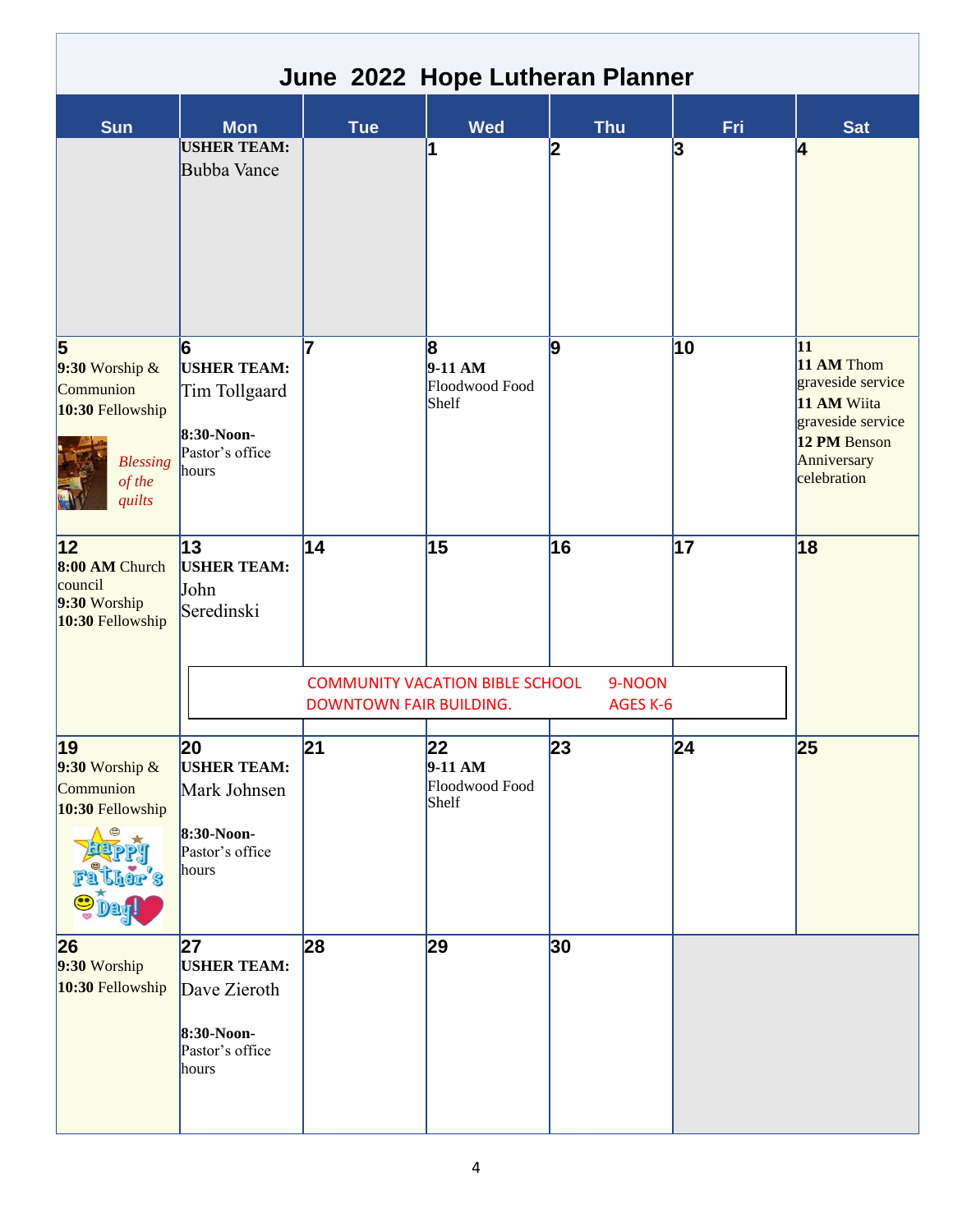#### PRAYER REQUESTS June 2022

#### **For those who are ill or struggling**

Ethel Roy Dinah Gary Dean S. Lorraine Jerry Bob Danette Sadie Grace W. Jim Sue Willa Bradley Theresa Heather Wayne

Those suffering from natural disasters. Spiritual healing and salvation for our family and friends. Those mourning the loss of loved ones.

#### **For those in the military**

Owen Seredinski Liam Seredinski Jacob Seredinski

#### **For places where wars and conflict take place**

Ukraine

Syria and Iraqi Christians and missionaries threatened by ISIS and the refugees. Those suffering from terrorism. Israel and Palestine and the peace of Jerusalem. Persecuted church around the world.

#### **For our missions and world missionaries**

Ekka family & WMPL Robert & Ulla Suhonen Vision Petrozavodsk Judy Yund and Bethel Hospital Peace\*Love\*Haiti Madagascar Mission Project

\*For our congregation and Church Council \*Pastor Julie \*For Pastor Carl, Jodi, and Greta \*Floodwood Police Department Officers and all law enforcement officers **\*For our world and nation on dealing with the Covid-19 virus**

**Peace and healing in Ukraine and the world**

#### *HOPE LUTHERAN CHURCH GIVING*

| <b>General Fund Giving</b> |  |  |
|----------------------------|--|--|
|----------------------------|--|--|

| April 24 | \$1337.00 |
|----------|-----------|
| May 1    | \$2262.00 |
| May 8    | \$1313.85 |
| May $15$ | \$1161.00 |
| May 22   | \$1122.00 |

#### **Globe Offering Camp Patmos Support**

| May 1    | \$26.00  |
|----------|----------|
| May 8    | \$ 70.00 |
| May $15$ | \$65.00  |
| May 22   | \$61.00  |

#### *Memorials*

#### *In Memory of Lois Hendrickson*

| Tim & Deb Tollgaard                   | \$50 (Mem Savings)                         |
|---------------------------------------|--------------------------------------------|
| John & Pat Seredinski                 | \$50 (Mem Savings)                         |
| Marilyn Stephen                       | \$25 (Mem Savings)                         |
| Bob & Carolyn Hosking                 | \$25 (Mem Savings)                         |
| Floyd & Carole Ahlgren                | \$25 (Mem Savings)                         |
| Bubba & Sue Vance                     | \$25 (Mem Savings)                         |
| Sulo & Carlene Jatkola                | \$20 (Mem Savings)                         |
| Matt & Helen Ruohoniemi               | \$100 (Mem Savings)                        |
| Sandra Anderson                       | \$50 (Mem Savings)                         |
| Joel & Cheryl Minter                  | \$25 (Mem Savings)                         |
| Don & Laurette Loobeck                | \$50 (Mem Savings)                         |
| Ray & Charlene Norman                 | \$20 (Mem Savings)                         |
| Bruab & Janice Laurie                 | \$25 (Mem Savings)                         |
| Various (Steve & Shelley Hendrickson) |                                            |
|                                       | $0.474$ $(M_{\text{max}}$ $N_{\text{max}}$ |

\$464 (Mem Savings) Anonymous \$25 (Mem Savings) Sue Hutchinson \$25 (Mem Savings)

*In Memory of Carmen Thompson*

Randy Thompson \$40 (Mem Savings)

*Globe Offering for June*



Ukraine Support

*Offerings can be mailed to:* **Hope Lutheran Church PO Box 288 Floodwood, MN 55736**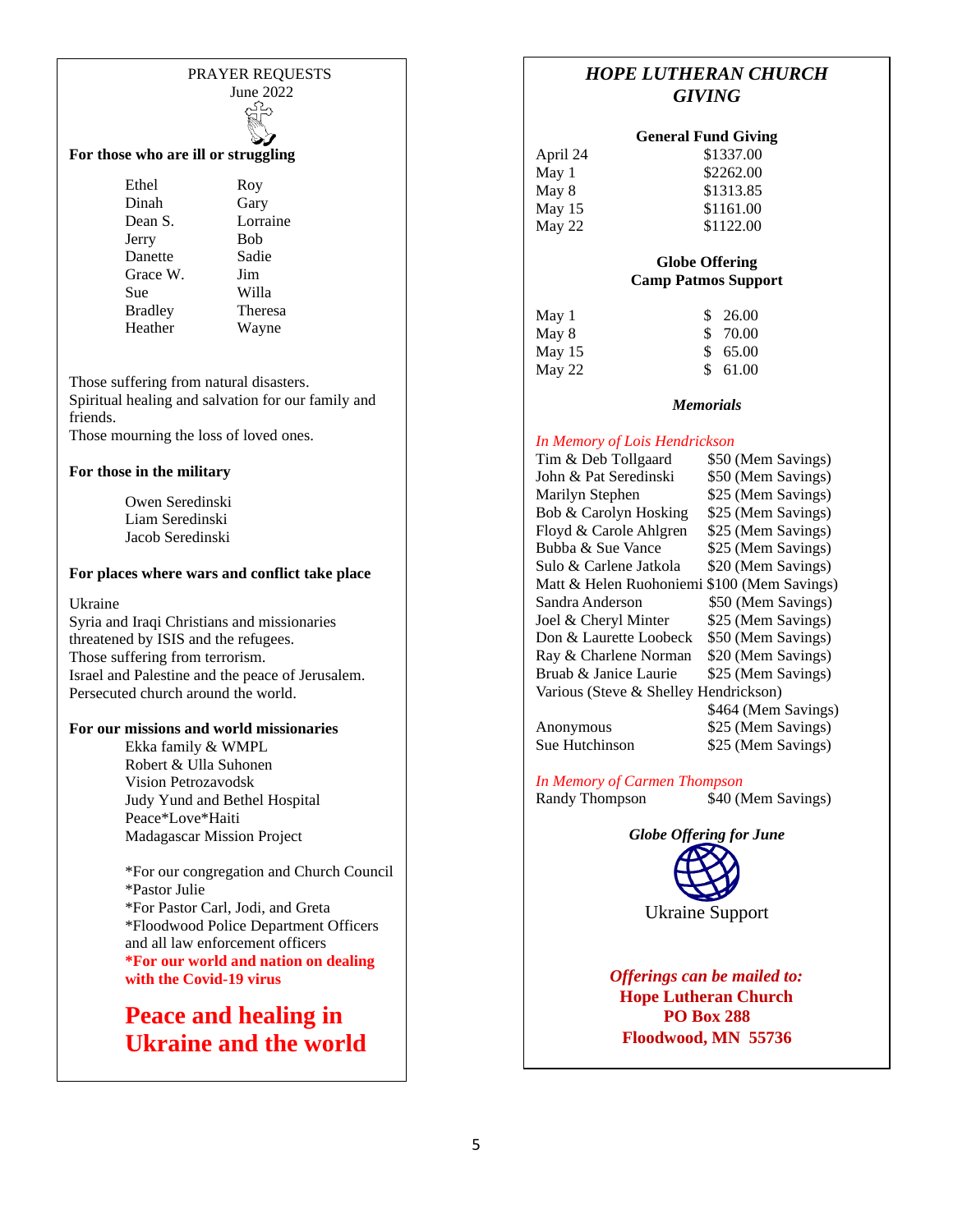|                                                                         |              |   |                |                           |                |                                         |              |   |   |              | $\sim$                                                                              |              |              |              | $\cup$       |   |              |
|-------------------------------------------------------------------------|--------------|---|----------------|---------------------------|----------------|-----------------------------------------|--------------|---|---|--------------|-------------------------------------------------------------------------------------|--------------|--------------|--------------|--------------|---|--------------|
| A                                                                       | R            | E | F              |                           | E              | T                                       | R            |   | S | U            | M                                                                                   | M            | E            | R            | M            |   | S            |
| U                                                                       | S            | E | S              |                           | O              | R                                       | Y            | W | Н | P            | P                                                                                   | O            | O            | ı            | N            | O | V            |
| P                                                                       | E            | Г | F              | U                         | N              | O                                       |              | W | O | S            | R                                                                                   | K            | Τ            | Β            | Н            | S | М            |
| S                                                                       | E            | Α | N              |                           | V              | M                                       | R            | U | R | N            | V                                                                                   | ı            | N            | A            | R            | E | $\mathsf T$  |
| R                                                                       | M            | T | Ő              |                           | M              | ı                                       | D            | O | T | $\mathbf{I}$ | P                                                                                   | A            | N            | U            |              | D | ı            |
| С                                                                       | A            | M | P              |                           | N              | G                                       | R            | O | S | P            | O                                                                                   | S            | Y            | Κ            | R            | M | Y            |
| P                                                                       | Χ            | O | N              | E                         | E              | U                                       | I            | L | К | Τ            | O                                                                                   | Н            | N            | U            | F            | N | N            |
| L                                                                       | N            | G | F              | S                         | С              | R                                       | C            | I | N | P            | L                                                                                   | V            | К            | D            | P            | S | $\mathsf{Z}$ |
| E                                                                       | J            | A | S              | U                         | D              | G                                       | U            | Η | Β |              | Н                                                                                   | 0            | Т            | Q            | N            | Κ | V            |
| ł                                                                       | V            | W | S              | E                         | R              | γ                                       | M            | Z | R | K            | R                                                                                   | J            | G            | S            | U            | M | Α            |
| L                                                                       |              | Χ | A              | E                         | U              | O                                       | R            | E | L | K            | N                                                                                   | ı            | R            | P            | S            | F | C            |
| F                                                                       | R            | U |                | Τ                         | L              | G                                       | L            | N | G | Τ            | H                                                                                   | A            | P            | O            | Τ            | D | A            |
| S                                                                       | S            | M | R              | D                         | E              | Χ                                       | Н            | V | N | O            | 0                                                                                   | ı            | A            | P            | Н            | J | Τ            |
| S                                                                       | A            | D | E              | O                         | P              | R                                       | E            | Η | R | Β            | U                                                                                   | E            | Κ            | S            | ı            | O |              |
| P                                                                       | $\mathsf{I}$ | Τ | D              | F                         | $\overline{1}$ | O                                       | M            | W | V | Τ            | K                                                                                   | L            | B            | $\mathsf{I}$ | I            | S | $\mathsf{O}$ |
| D                                                                       | Τ            | K | I              | $\mathsf O$               | $\mathsf R$    | T                                       | D            | E | C | L            | E                                                                                   | F            | $\mathsf O$  | $\mathsf C$  | N            | G | $\mathsf{N}$ |
| G                                                                       | $\mathsf R$  | A | $\mathsf{S}$   | S                         | $\mathsf{S}$   | $\mathsf O$                             | Y            | A | L | P            | $\mathsf{I}$                                                                        | $\mathsf{S}$ | $\mathsf{S}$ | $\mathsf L$  | $\mathsf{S}$ | G | N            |
| U                                                                       | V            | U | T              | $\mathsf C$               | $\mathsf{N}$   | $\mathsf{S}$                            | $\mathsf{L}$ | E | M | $\mathsf{O}$ | N                                                                                   | A            | D            | E            | N            | H | L            |
| $\mathsf{S}$                                                            | F            | 1 | U              | T                         | P              | F.                                      | $\mathsf O$  | L | L | $\mathbf 0$  | $\mathsf{N}$                                                                        | E            | $\mathsf O$  | W            | Υ            | A | $\mathsf{T}$ |
| $\mathsf R$                                                             | Τ            | R | $\overline{O}$ | $\boldsymbol{\mathsf{A}}$ | D              | T                                       | $\mathsf R$  | Ï | P | I            | $\mathsf C$                                                                         | N            | $\mathbf{I}$ | $\mathsf C$  | S            | R | U            |
| fun<br>summer<br>pool<br>sun<br>swimming<br>grass<br>camping<br>outside |              |   |                |                           |                | hot<br>sprinkler<br>picnic<br>road trip |              |   |   |              | fruit<br>shorts<br>vacation<br>hiking<br>watermelon<br>popsicle<br>play<br>lemonade |              |              |              |              |   |              |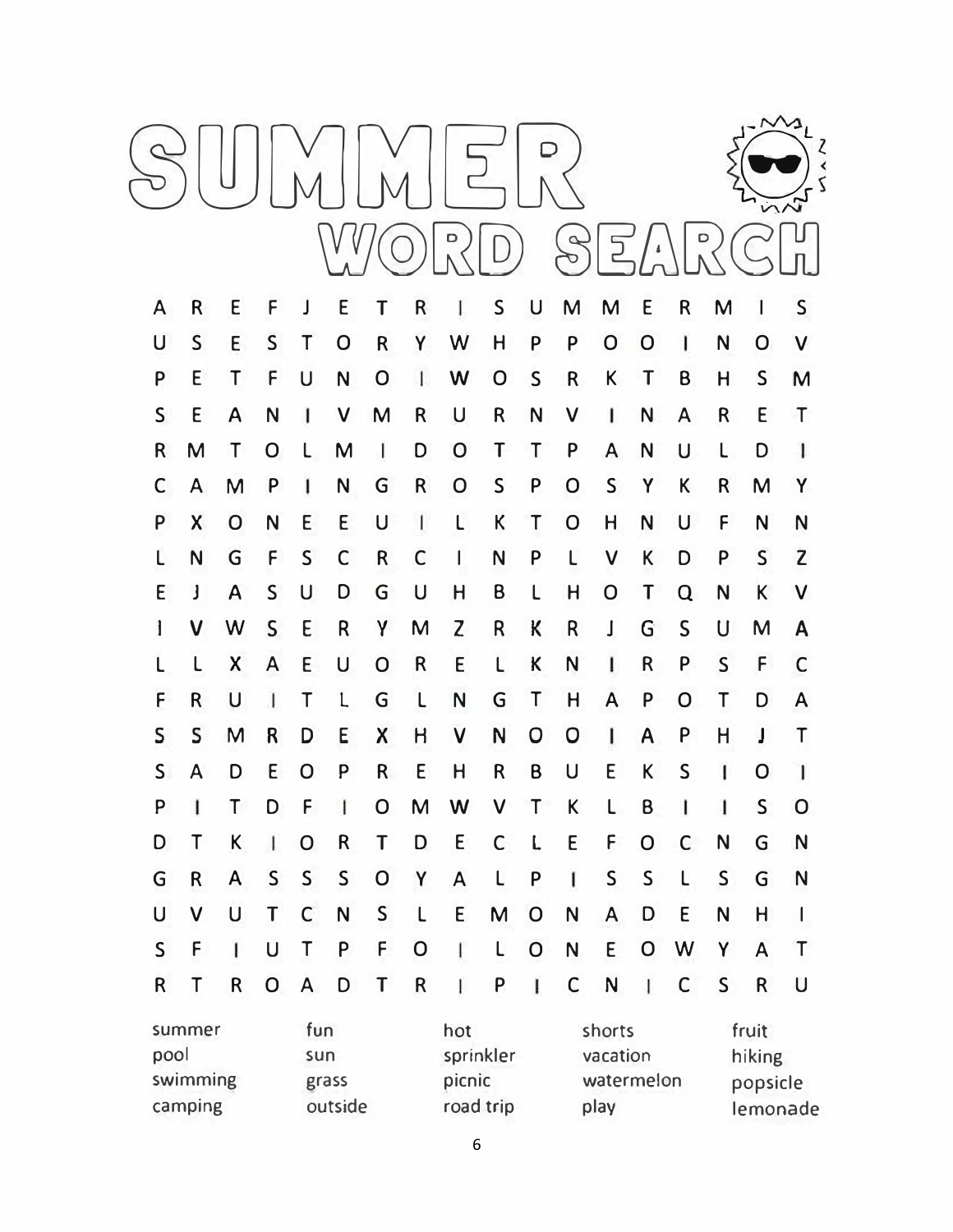

PrintableParadise.com

## **THE CHURCH**

| R | Ρ | Α | S |   | Ο | R | S | F | Ε | Ι | D | P | S | <b>BELIEF</b>                    |
|---|---|---|---|---|---|---|---|---|---|---|---|---|---|----------------------------------|
| Υ | S | J | 0 | τ | N | D | R | Ε | 0 | R | 0 | R | Υ | <b>PASTOR</b><br><b>TEACHING</b> |
| A | U | L | 0 | v | Е | A | D | I | L | I | C | Е | D | <b>CONCERN</b><br><b>SCHOOL</b>  |
| R | N | P | C | I | A | E | 0 | L | Ε | L | т | Ρ | U | PREPARATION<br>ELDERLY           |
| P | D | N | 0 | 0 | L | A | H | E | L | Т | R | A | Т | <b>HEARTS</b>                    |
| R | Α | C | Ε | Р | N | R | G | B | Н | E | I | R | S | PEOPLE<br>SOUND                  |
| N | Υ | 0 | т | Ρ | S | C | S | A | E | A | N | A | I | <b>DOCTRINE</b><br>PRAISING      |
| E | L | D | E | R | L | Υ | E | R | L | C | E | т | E | <b>HELP</b>                      |
| S | E | S | т | R | Ε | Т | L | R | P | Η | N | I | L | PRAY<br><b>TEENS</b>             |
| 0 | 0 | N | 0 | S | P | J | Α | N | N | I | N | 0 | P | <b>JOIN</b><br>NEEDED            |
| U | N | Е | Ε | D | Е | D | 0 | E | I | N | P | N | 0 | LOVE<br><b>STUDY</b>             |
| N | S | E | E | S | C | H | 0 | 0 | L | G | E | D | E | <b>SUNDAY</b>                    |
| D | Ε | Т | Ο | L | Н | E | Α | R | Т | S | E | C | P |                                  |
| S | Α | Ε | I | G | N | I | S | I | Α | R | Ρ | н | I |                                  |

Play this puzzle online at : https://thewordsearch.com/puzzle/359438/